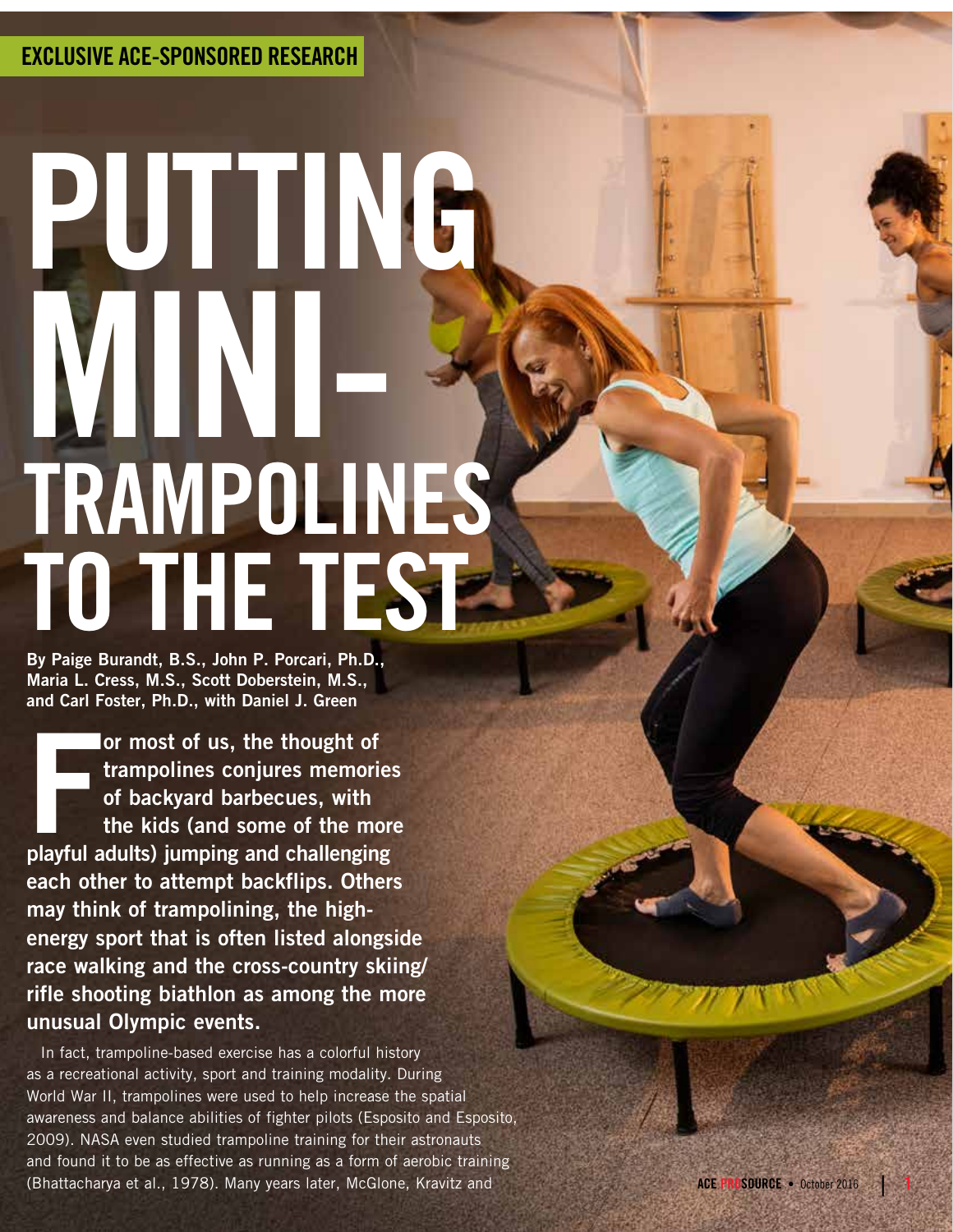Janot (2002) reinforced these findings in a study that found no significant differences in maximal heart rate (HRmax), maximal oxygen uptake ( $\mathring{\text{V}}\text{O}_2$ max) or energy expenditure when exercising on a mini-trampoline in comparison to treadmill running.

Other research (Edin et al., 1990; Gerberich et al., 1990) did not substantiate the results of those studies however, calling into question the true effectiveness exercising on a mini-trampoline. In fact, there is little data supporting the efficacy of exercising on a mini-trampoline in terms of improving cardiorespiratory endurance and body composition.

To help fill this research gap, ACE enlisted the help of John Porcari, Ph.D., and his team of researchers in the Department of Exercise and Sport Science at the University of Wisconsin–La Crosse to determine the intensity of an individual mini-trampoline exercise routine and compare it to the established guidelines for cardiorespiratory endurance and caloric expenditure.

# THE STUDY

The subjects for this study were 24 apparently healthy college students who were recreationally active, exercising at least three times per week for the past six months. Each participant completed an incremental exercise test on a treadmill prior to beginning the study to determine his or her HRmax and  $\mathring{V} \mathrm{O}_2$ max (a common measure of physical fitness). Ratings of perceived exertion (RPE) were also collected during this preliminary test (Table 1).

After learning common movements and getting comfortable on the mini-trampoline, the participants completed a monitored trampoline exercise session while following a routine designed by JumpSport (www. jumpsport.com). The 19-minute JumpSport exercise video featured motivational music and incorporated a variety of choreography and movements to create a full-body workout. Heart rates and  $\mathring{V}O_2$ max were collected every minute and caloric expenditure was calculated from the  $\mathring{v}O_2$  data. RPE was also assessed every five minutes.

# THE RESULTS

The subjects' responses to the JumpSport mini-trampoline workout are presented in Table 2.

Relative heart-rate responses (%HRmax) of subjects during each minute of the workout are presented in Figure 1, while relative oxygen uptake (% $\mathring{\text{V}}\text{O}_2$ max) responses are presented in Figure 2. The boxed region in each figure indicates the current American College of Sports Medicine (ACSM) guidelines for improving cardiorespiratory fitness. ACSM (2014) recommends exercising at 64 to 94 percent of

HRmax or 40 to 85 percent of  $\mathring{V}O_2$ max five days/week for 30 to 60 minutes per day.

Remember, the purpose of this study was to determine if performing the mini-trampoline routine from JumpSport met ACSM guidelines for improving cardiorespiratory fitness.

Stated simply…yes, it does. During the workout portion of the routine (which eliminates data collected during the warm-up and cool-down), the average heart rate was 79 percent of HRmax and the average  $\mathring{\text{V}}\text{O}_2$  as 59 percent of  $\rm{VO_2}$ max. Both of these values fall within the ranges stipulated by ACSM.

# THE BOTTOM LINE

It is clear that the JumpSport workout offered sufficient intensity to improve cardiorespiratory fitness over time. Of course, as with all exercise modalities, adherence over the long haul is the key to improving fitness and body composition. Exercising on the mini-trampoline seems to lend itself to ongoing participation for a couple of key reasons.

According to Dr. Porcari, the exercise intensities seen during this research are on the cusp of moderate to vigorous intensity. "We would expect participants to report ratings of perceived exertion of about 13 at this intensity level," he reports, "but the subjects averaged an RPE of 11.7, or a light to moderate intensity." This tell us that the mini-

| Table 1<br><b>Descriptive Characteristics of the Subjects</b> |                                    |                   |  |  |
|---------------------------------------------------------------|------------------------------------|-------------------|--|--|
|                                                               | Males $(n=12)$                     | Females $(n=12)$  |  |  |
| Age (years)                                                   | $20.8 \pm 2.09$                    | $20.7 \pm 1.30$   |  |  |
| Height (in)                                                   | $69.9 \pm 2.76$<br>$65.6 \pm 2.05$ |                   |  |  |
| Weight (lb)                                                   | $184.0 \pm 30.70$                  | $142.0 \pm 13.06$ |  |  |
| HRmax (bpm)                                                   | $185 \pm 7.1$<br>$182 \pm 11.5$    |                   |  |  |
| $VO2$ max (mL/kg/min)                                         | $52.6 \pm 8.53$                    | $48.2 \pm 5.63$   |  |  |

#### Table 2

#### Average Responses during the JumpSport Workout, Excluding the Warm-up and Cool-down

|                              | <b>Males</b>     | <b>Females</b>  | <b>Overall</b>  |
|------------------------------|------------------|-----------------|-----------------|
| HR (bpm)                     | $141 \pm 14.9$   | $149 \pm 14.1$  | $145 \pm 14.8$  |
| $%$ HRmax                    | $77 \pm 6.3$     | $80 \pm 7.3$    | $79 \pm 6.9$    |
| $\rm \dot{VO}_2$ (mL/kg/min) | $29.7 \pm 1.69$  | $29.1 \pm 2.33$ | $29.4 \pm 2.01$ |
| %VO <sub>2</sub> max         | $58 \pm 8.4$     | $61 \pm 6.7$    | $59 \pm 7.6$    |
| Kcal/min                     | $12.4 \pm 1.60*$ | $9.4 \pm 0.90$  | $0.9 \pm 1.99$  |
| $RPF^+$                      | $11.8 \pm 1.05$  | $11.6 \pm 1.65$ | $11.7 \pm 1.36$ |

Values represent mean  $\pm$  standard deviation

\*significantly different than females ( $p < .05$ ).

† 6 to 20 scale